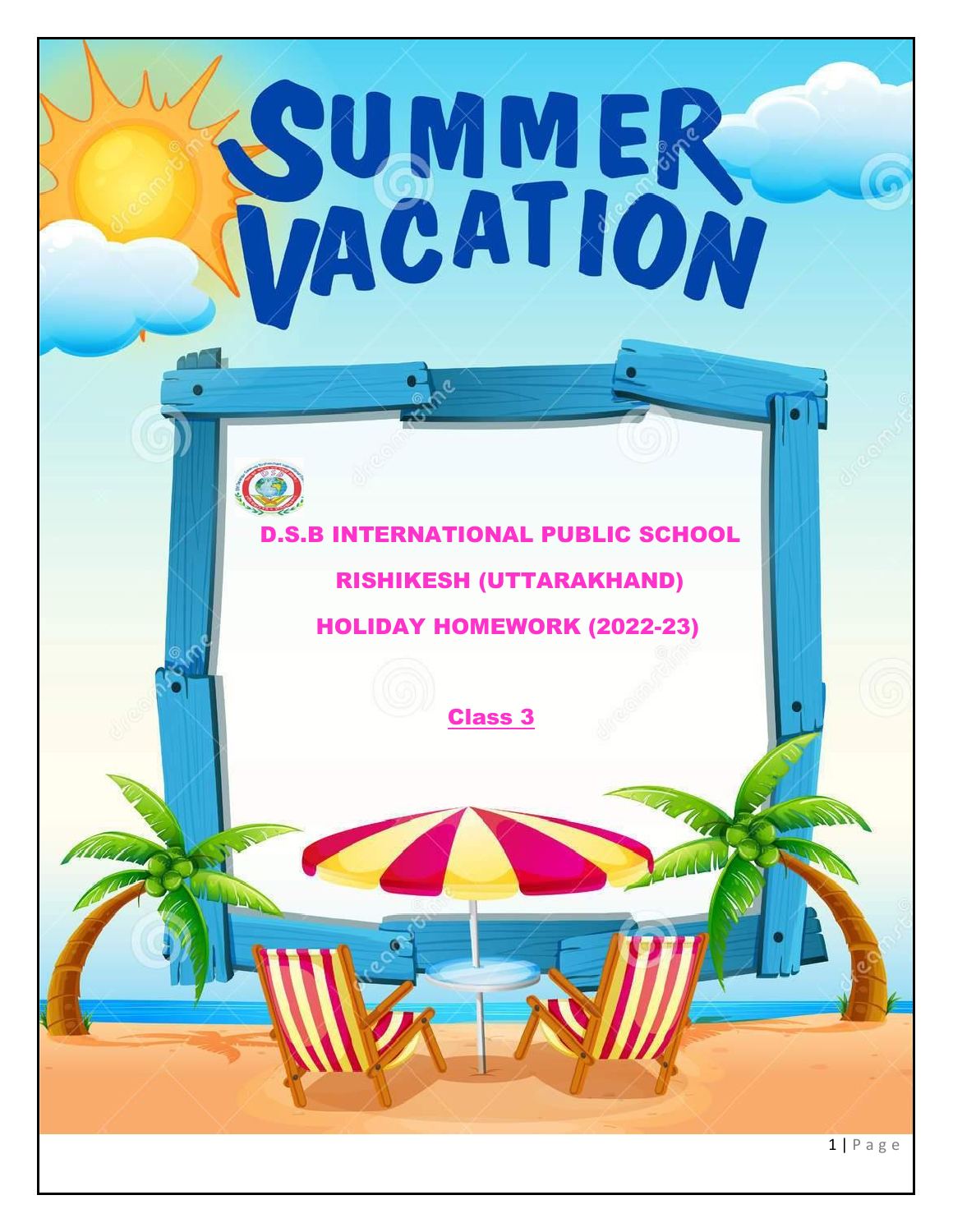### **SOME IMPORTANT INSTRUCTIONS**

#### **Dear Parents,**

Warm regards,

The much awaited summer break has finally arrived. We are sure you as parents must be looking forward to spend some quality time with your little ones by exploring new places, reading books, story – telling and playing games. These days are the most precious and memorable days of childhood.

We believe that each child is uniquely creative. Make your child join some hobby classes to enhance the innate talents. It's time to nurture young minds, inculcate moral values in them.

Keeping the child's interest in mind, fun filled assignments have been made to keep the child occupied for some time every day. Please guide your child to complete them and enjoy while doing it!!

#### **Dear Children,**

Let's prepare ourselves not just to relax and rejuvenate but to also to utilize the time in creative and constructive way. It is the time of the year again when we can do things which we are unable to do during the regular routine days.

- Read books!! May it be fables, fairy tales, encyclopedia or comics. Explore the imaginative world and go on a fantasy tour.
- Run, exercise, sweat! Channelize your energy, build team spirit and enjoy playing challenging sports and games.
- Enhance your communication skills by conversing with your friends and family in English.
- Explore the culture and heritage of your city by visiting heritage sites like monuments and peep into the rich history.
- Plant at least one sapling this summer vacation and take good care of it.
- Visit your grandparents and relatives whom you have not seen for a few years.
- Maintain a balance diet including lots of salad and green leafy vegetables, fruits and liquid stuff like water, juices etc.

#### **Instructions regarding holiday assignment.**

- **Note:** Holiday assignment carries marks hence submission of work post vacation is compulsory for all the students.
- The holiday homework must be done in a very neat and presentable manner.
- The child will be assessed for handwriting, presentation, neatness and completion of all the given tasks.
- Parents can be facilitators for the child at home but let the child complete all the work in his or her handwriting.
- Date for submission of holiday assignment will be 5<sup>th</sup> July, 2022.

# Happy Holidays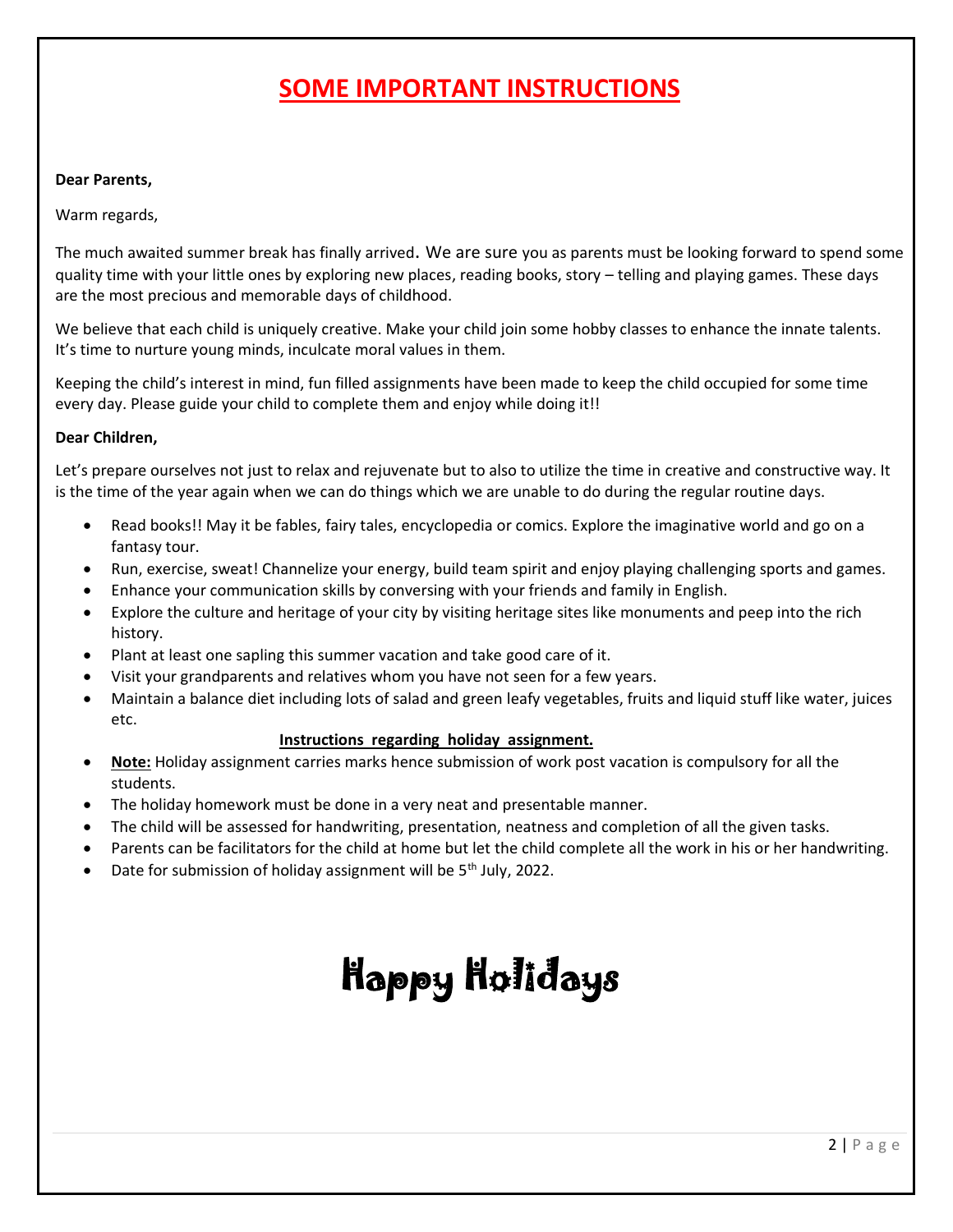

#### **Ch-1 Numbers and Numeration**

Mental Math on page no. 26

#### **Ch-2 Addition**

Worksheet on page no. 37

Mental Math on page no. 38

#### **Ch-3 Subtraction**

Worksheet on page no. 48

Mental Math on page no. 49

#### **Learn and write tables 2-15 in Maths notebook**

#### **Note-**

Worksheets and Mental Math to be done in Mathematics Buzz book only.

## Social Studies

**1. Locate Yourself:- As on which Planet, in which Continent, in which Country, in which State, in which District, in which City you live?** 

Write 2 or 3 lines for each.

Use a scrap book to make this activity.

(Draw or paste the picture of each.)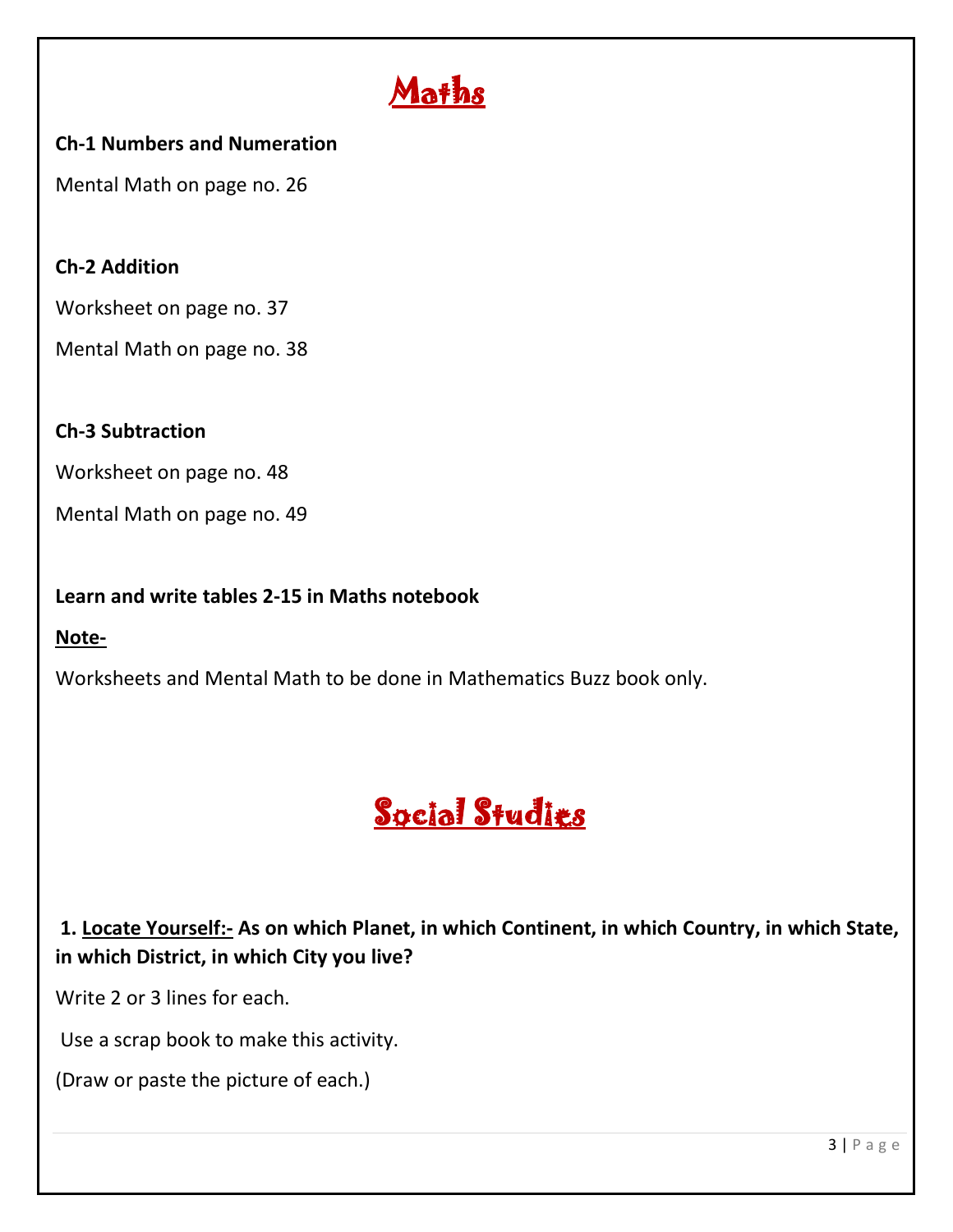#### **2. Draw or paste two pictures of each in a scrap book.**

- a. Herbivores
- b. Carnivores
- c. Omnivores
- d. Birds which can't fly

#### **3. Make a chart (half) on given festivals.**

- a. Independence Day **(3-A)**
- b. Navratri **(3-B)**
- c. Dussehra **(3-C)**
- d. RakshaBandhan **(3-D)**
- e. Diwali **(3-E)**
- f. Janmashtami **(3-F)**
- g. Teacher's Day **(3-G)**
- h. Children's Day **(3-H)**

# **विषय व िंदी**

**प्यारे बच्चिं, आपकी गवमियच की छु वियााँ आ गई ै, खूब खेलें,घूमेंलेवकन वदए गये कायि कच समय पर पूरा कर लें, य कायि करते समय कु छ बातच पर ध्यान दे: य समस्त कायि Interleaf Scrapbook (one page colour and one with lines) मे करना ै । कायि सुिंदर लेख मे चना चाव ए, वलखते समय मात्राओिंऔर अक्षरचिंकी बनािट पर विशेष ध्यान दें।**

............................................. ........................................... .................................. ...............................................

**प्र01 सिंज्ञा अर्ाित "नाम" , आओ वलखे म भी कु छ नाम और उनके वचत्र भी वचपकायें...** (क) चार पशुओं के नाम...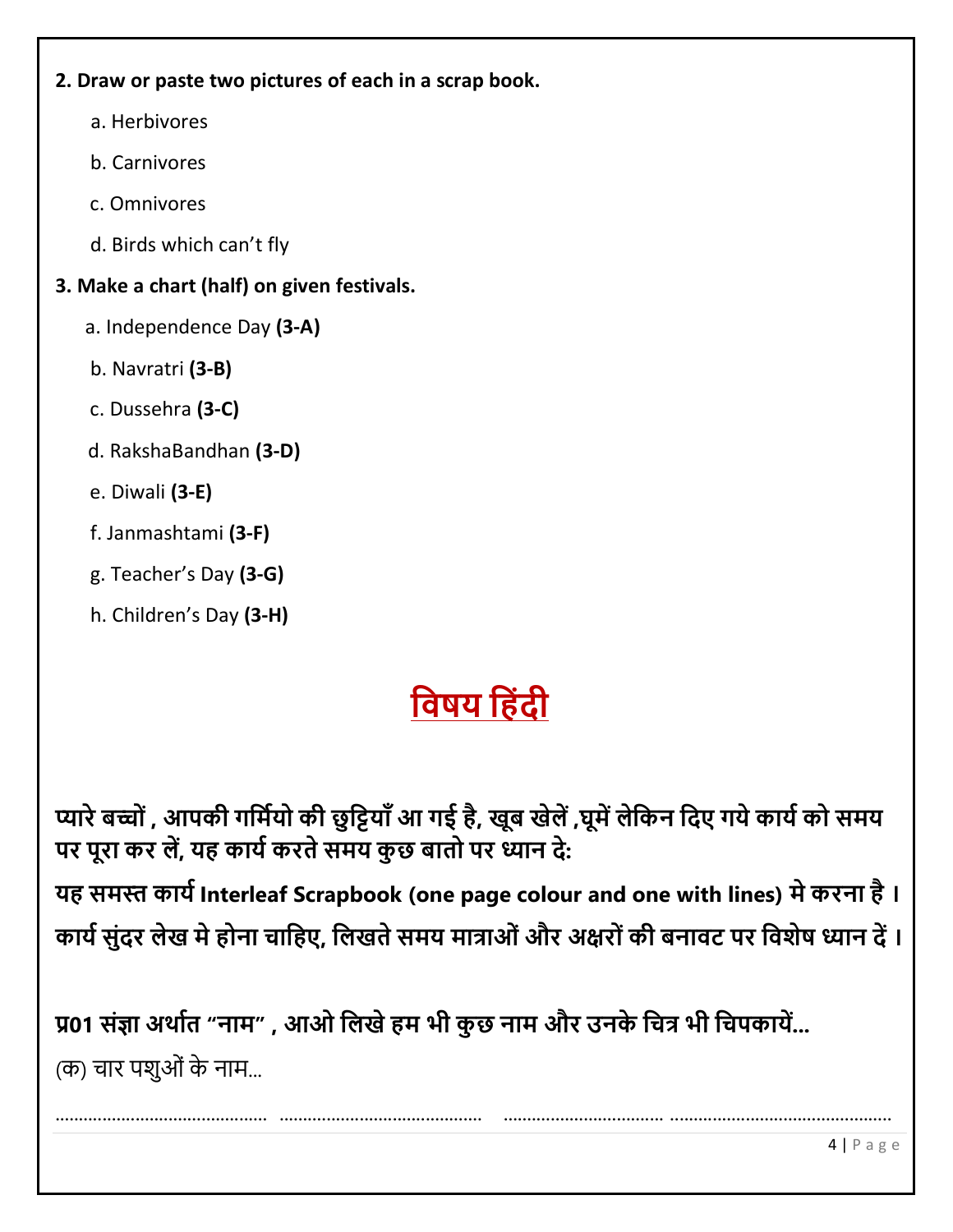| (ख) चार मशहूर इमारतों के नाम |  |
|------------------------------|--|
|                              |  |
| (ग) चार औजारों के नाम        |  |
|                              |  |
| (घ) चार फूलों के नाम         |  |
|                              |  |
| (ड) चार पक्षियों के नाम      |  |
|                              |  |

## प्र02 अपने पिता के विषय में 5 वाक्य लिखो ।

### प्र03 दिए गए चित्र को देखकर 8 वाक्य लिखो ।



प्र04 कविता " मन करता है " याद करिए।

प्र05 पाँच प्रकार की पत्तियों को सुखाकर उन्हे किसी सुंदर आकृति का रूप देते हुए चिपकायें ।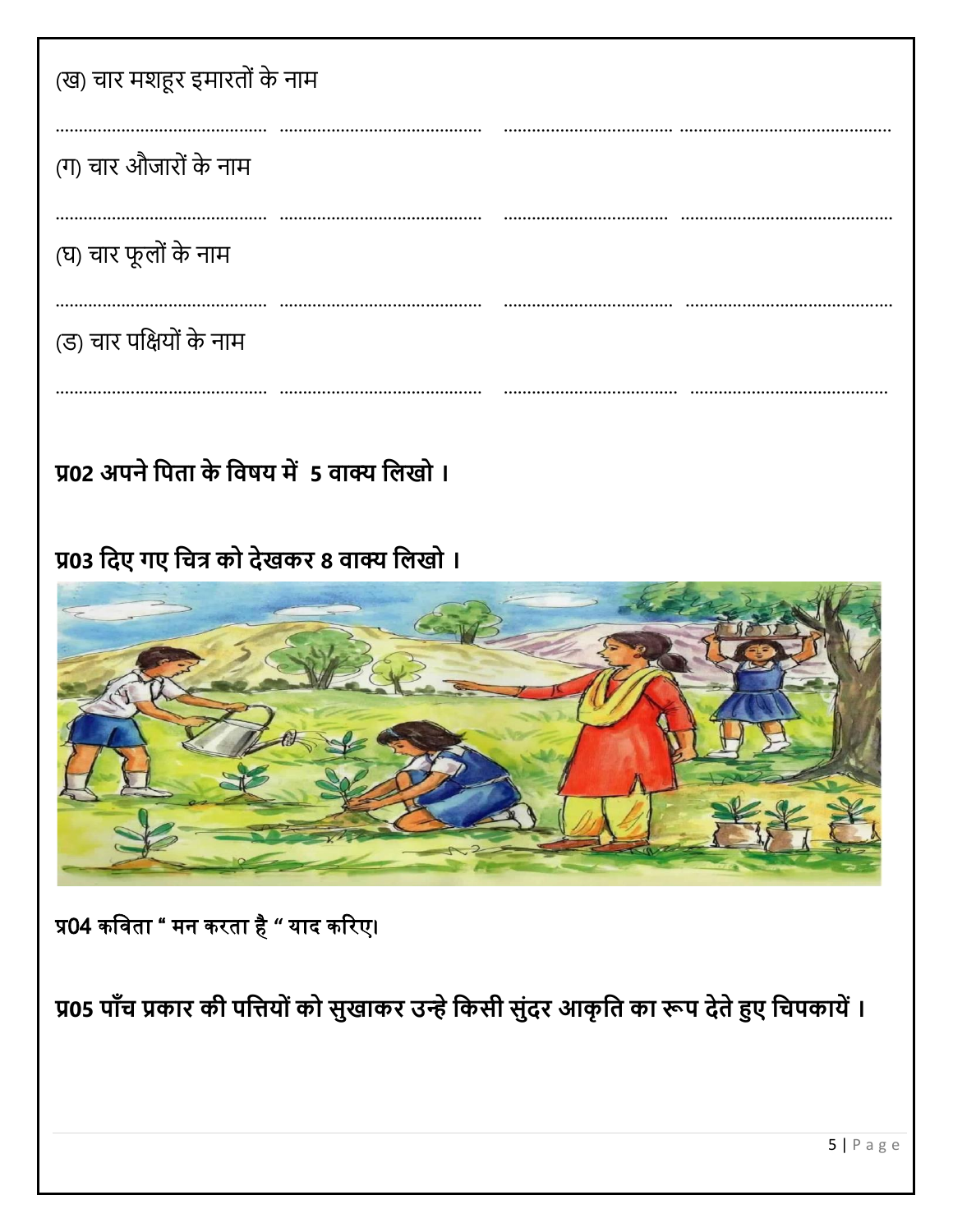## Art & Craft

1. Make a bird bath by using mud, pot, waste plastic box, rope etc. **( For Class 3-A & 3-B )**



2. Make a wall clock by using handmade sheets, paper plates, colourful papers etc.

( We are providing you a help video in your class group.) **( For Class 3-C & 3-D )**